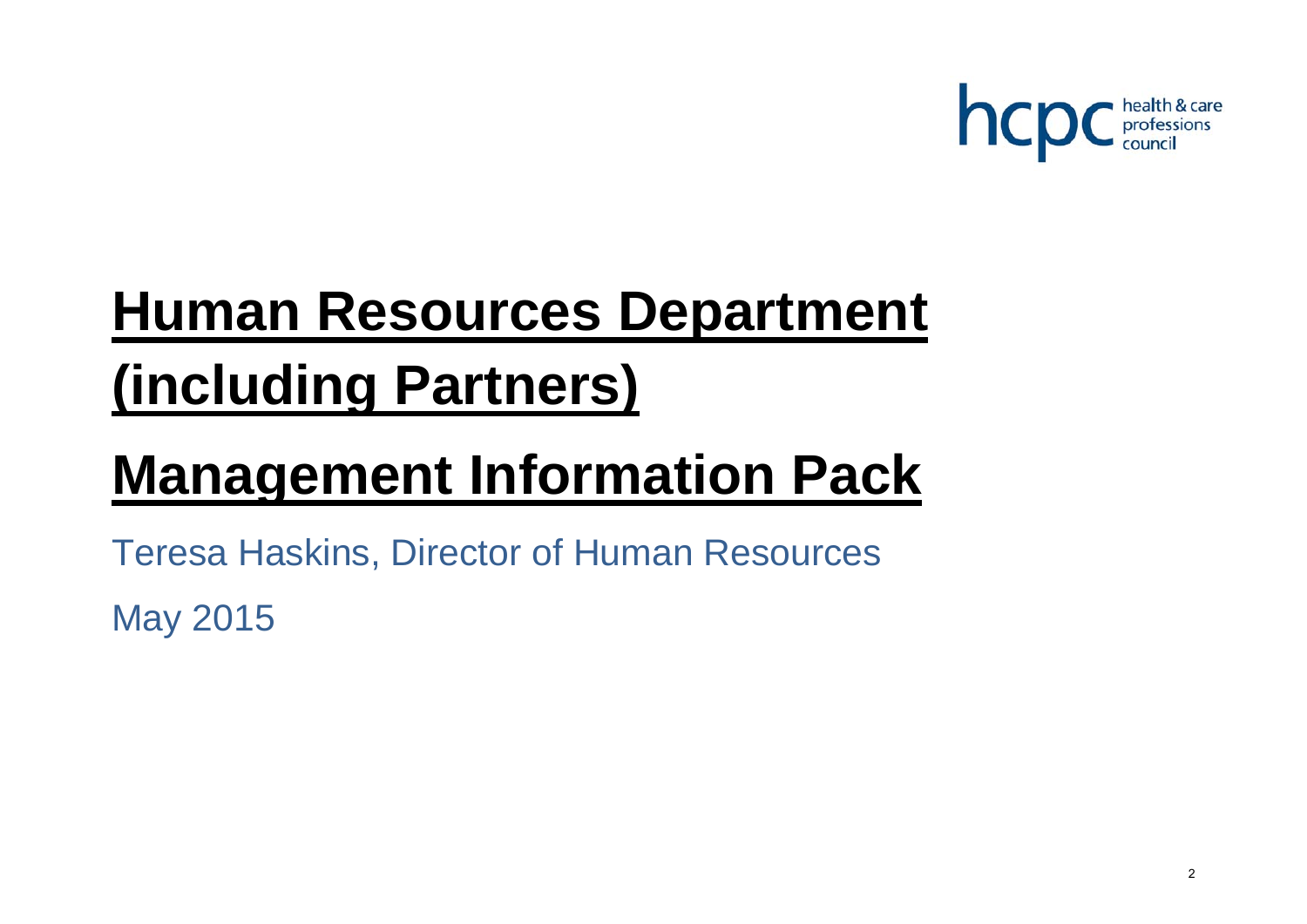## **1. Key points**

#### **1.1 Operational work**

Recruitment, training and administering employee annual appraisals and the employee annual pay review have been the main areas of operational work in the Partners and HR teams over the past 3 months.

#### **1.2 Project work**

The HR and Partners System build project is progressing through the system design and build phases.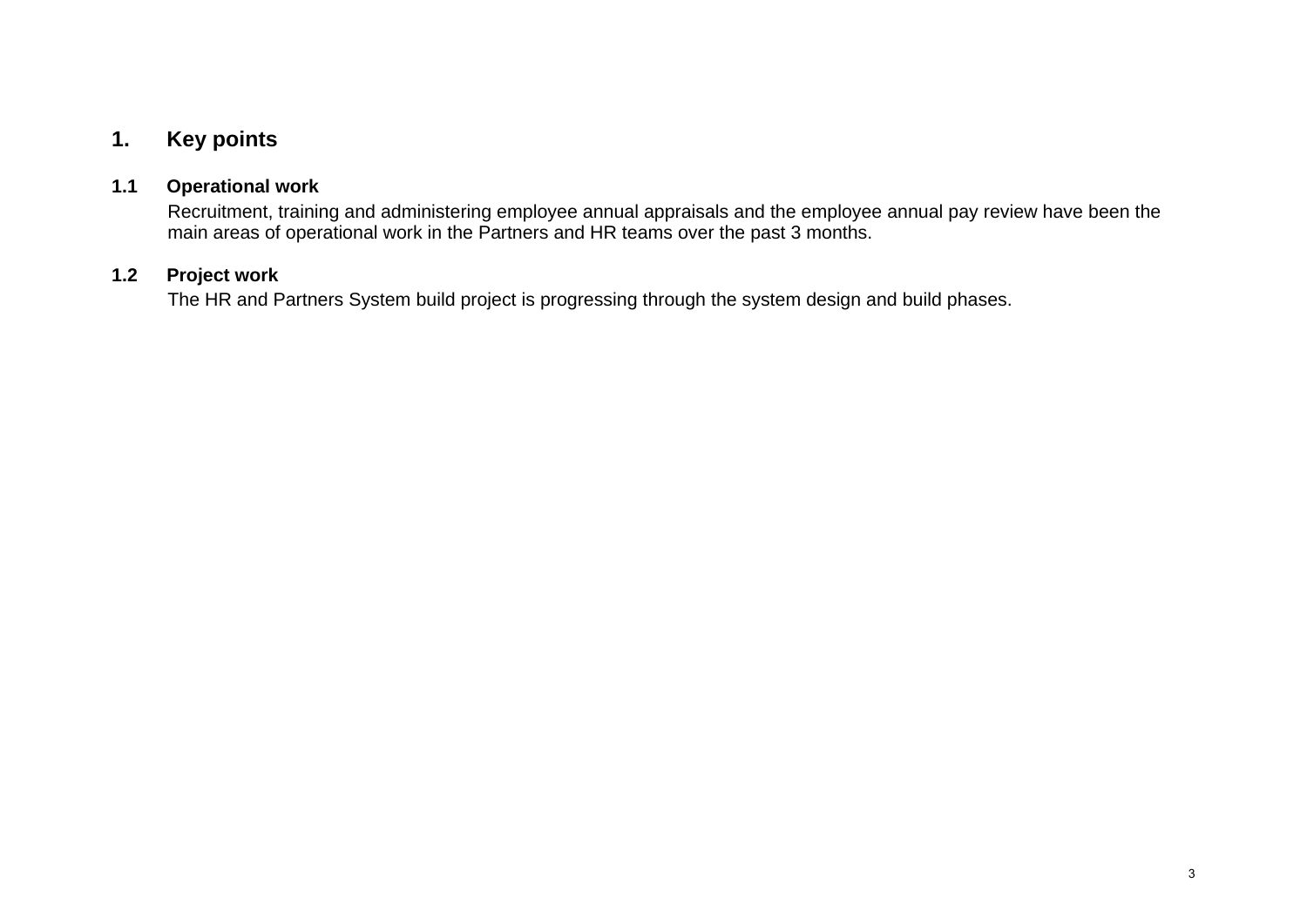## **2 Strategic Objective 1**

"Recruit and retain high quality people"

## **2.1 Employee recruitment activity February 2015 - April 2015**

#### **Employee Vacancies filled:**

| <b>Role</b>                               | <b>Department</b> | New or<br>replacement<br>role | Internal transfer/<br>promotion/external<br>appointee |
|-------------------------------------------|-------------------|-------------------------------|-------------------------------------------------------|
| Events Manager                            | Communications    | Replacement                   | External                                              |
| <b>Stakeholder Communications Officer</b> | Communications    | Replacement                   | External                                              |
| <b>Head of Systems and Quality</b>        | Education         | <b>New</b>                    | Internal                                              |
| Facilities Officer x 2                    | <b>Facilities</b> | Replacement                   | External x 2                                          |
| <b>Purchase Ledger Officer</b>            | Finance           | Replacement                   | External                                              |
| <b>Finance Officer</b>                    | Finance           | Replacement                   | External                                              |
| Case Manager (Advancement)                | <b>FTP</b>        | Replacement                   | Internal                                              |
| Case Team Manager                         | <b>FTP</b>        | Replacement                   | Internal                                              |
| FTP Team Admin                            | <b>FTP</b>        | Replacement                   | Internal                                              |
| <b>Scheduling Team Manager</b>            | <b>FTP</b>        | <b>New</b>                    | Internal                                              |
| <b>Hearings Team Manager</b>              | <b>FTP</b>        | Replacement                   | Internal                                              |
| <b>Scheduling Officer</b>                 | <b>FTP</b>        | Replacement                   | External                                              |
| Case Manager x 4                          | <b>FTP</b>        | Replacement                   | External x 4                                          |
| <b>HR Officer</b>                         | <b>HR</b>         | Replacement                   | External                                              |
| Team Leader                               | Registration      | Replacement                   | Internal                                              |
| <b>Registration Coordinator x 2</b>       | Registration      | Replacement                   | Internal x 2                                          |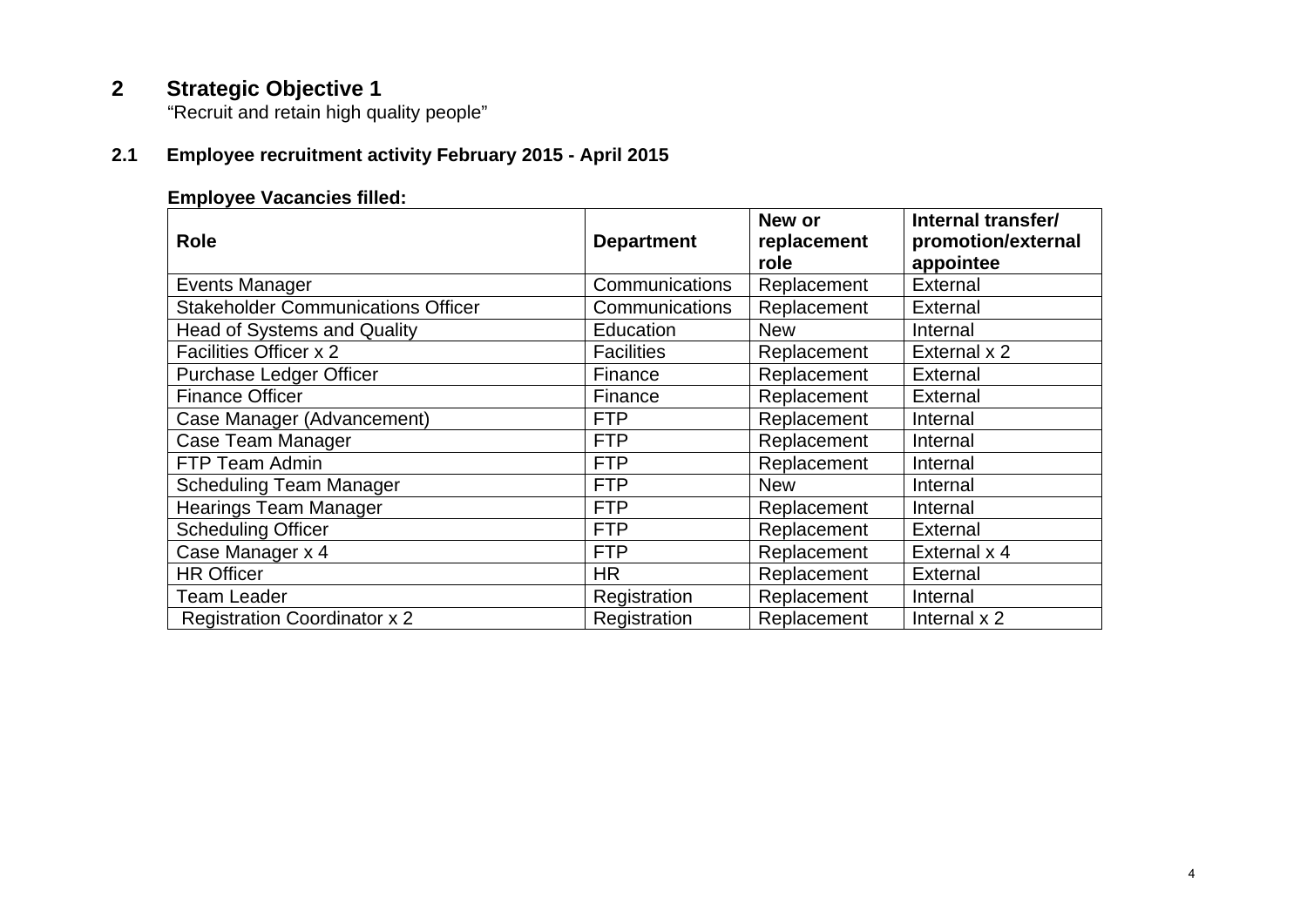## **Employee Vacancies in progress**

| <b>Vacancy</b>                               | <b>Department</b> | New or<br>replacement<br>role |
|----------------------------------------------|-------------------|-------------------------------|
| Internal Communications Manager (Mat. Cover) | Communications    | Replacement                   |
| <b>Hearings Officer</b>                      | <b>FTP</b>        | Replacement                   |
| <b>Case Support Officer</b>                  | <b>FTP</b>        | <b>New</b>                    |
| Receptionist                                 | <b>Facilities</b> | Replacement                   |
| <b>Facilities Officer</b>                    | <b>Facilities</b> | Replacement                   |
| <b>Systems and Quality Manager</b>           | Education         | <b>New</b>                    |
| <b>Finance Business Partner</b>              | Finance           | Replacement                   |
| HR Business Partner (Training & Development) | <b>HR</b>         | <b>New</b>                    |

## **2.2 Partner recruitment activity February 2015 - April 2015**

#### **Partner roles filled:**

| Role         | Profession                       | Number         | Number offers  |
|--------------|----------------------------------|----------------|----------------|
|              |                                  | Required       | made           |
|              | <b>Biomedical scientists</b>     |                | 3              |
|              | Orthoptist                       |                |                |
| Panel member | Occupational therapist           | 6              | 6              |
|              | Operating department             | $\overline{2}$ | $\overline{2}$ |
|              | practitioner                     |                |                |
|              | Speech & Language                |                |                |
| Registration | Arts therapists $-$ art therapy/ | 3              | 2              |
| assessor     | psychotherapy                    |                |                |
|              | Practitioner psychologists -     |                | 0              |
|              | occupational                     |                |                |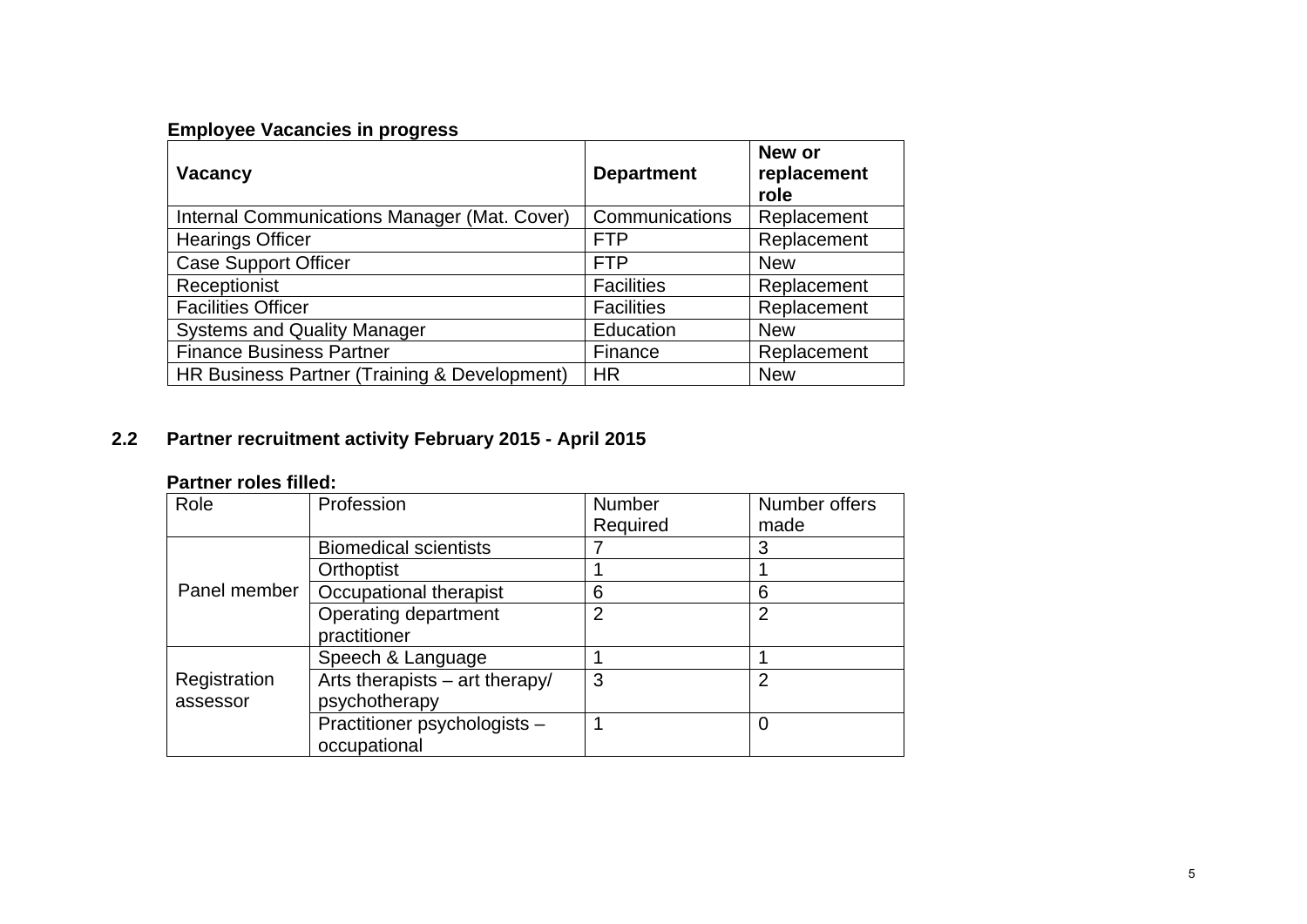Plans are underway to re-advertise for the remaining 4 Biomedical Scientist panel members and an Occupational Psychologist registration assessor.

## **Partner recruitment in progress**

| Role                     | Profession                                                             | Number required | Applications<br>received |
|--------------------------|------------------------------------------------------------------------|-----------------|--------------------------|
|                          | Physiotherapists                                                       | 9               | 65                       |
| Panel member             | Radiographers                                                          | 8               | 40                       |
|                          | <b>Clinical Scientists</b>                                             | $\overline{2}$  | 3                        |
|                          | Physiotherapist                                                        |                 | 39                       |
| Registration<br>Assessor | Radiographers                                                          | $\overline{2}$  | 6                        |
|                          | Clinical scientist - Physiology,<br>Histocompatibility,<br>Haematology | 3               | 3                        |
|                          | Arts Therapists – art therapy/<br>psychotherapy                        |                 | 6                        |
|                          | <b>Biomedical Scientists</b>                                           | $\overline{2}$  | 21                       |
|                          | Chiropodist/podiatrist with<br><b>POM</b>                              |                 | 3                        |
| Visitor                  | <b>Practitioner Psychologists</b>                                      | 6               | 25                       |
|                          | <b>Prosthetist &amp; Orthotist</b>                                     |                 |                          |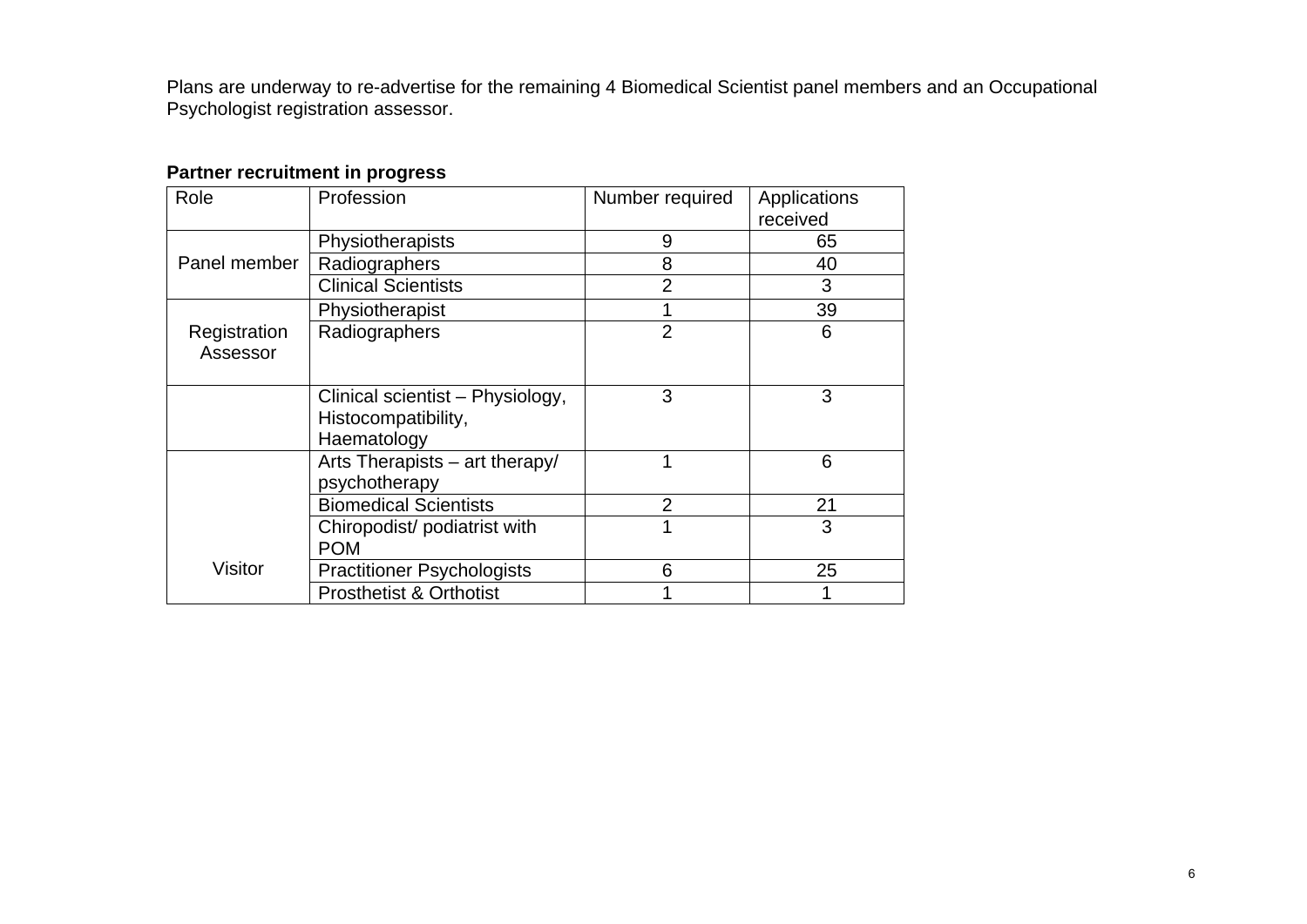## **3 Strategic objective 2**

"Train and develop people"

#### **3.1 Management development programme**

The HCPC runs a modular management development course with a focus on soft skills, delegation and communication. The course includes two programmes, one for experienced managers and one for team leaders and aspiring managers. This year around 25 HCPC managers and aspiring managers are participating. Modules 2, 3 and 4 ran in February, March and April respectively.

#### **3.2 Partner training**

New starter training for visitors took place in March.

The following training is scheduled to take place throughout May:

| Гуре      | Role                     | Date               |
|-----------|--------------------------|--------------------|
| Refresher | Registration<br>assessor | 1, 6, 8, 22<br>May |
| Refresher | Panel member             | 7 May              |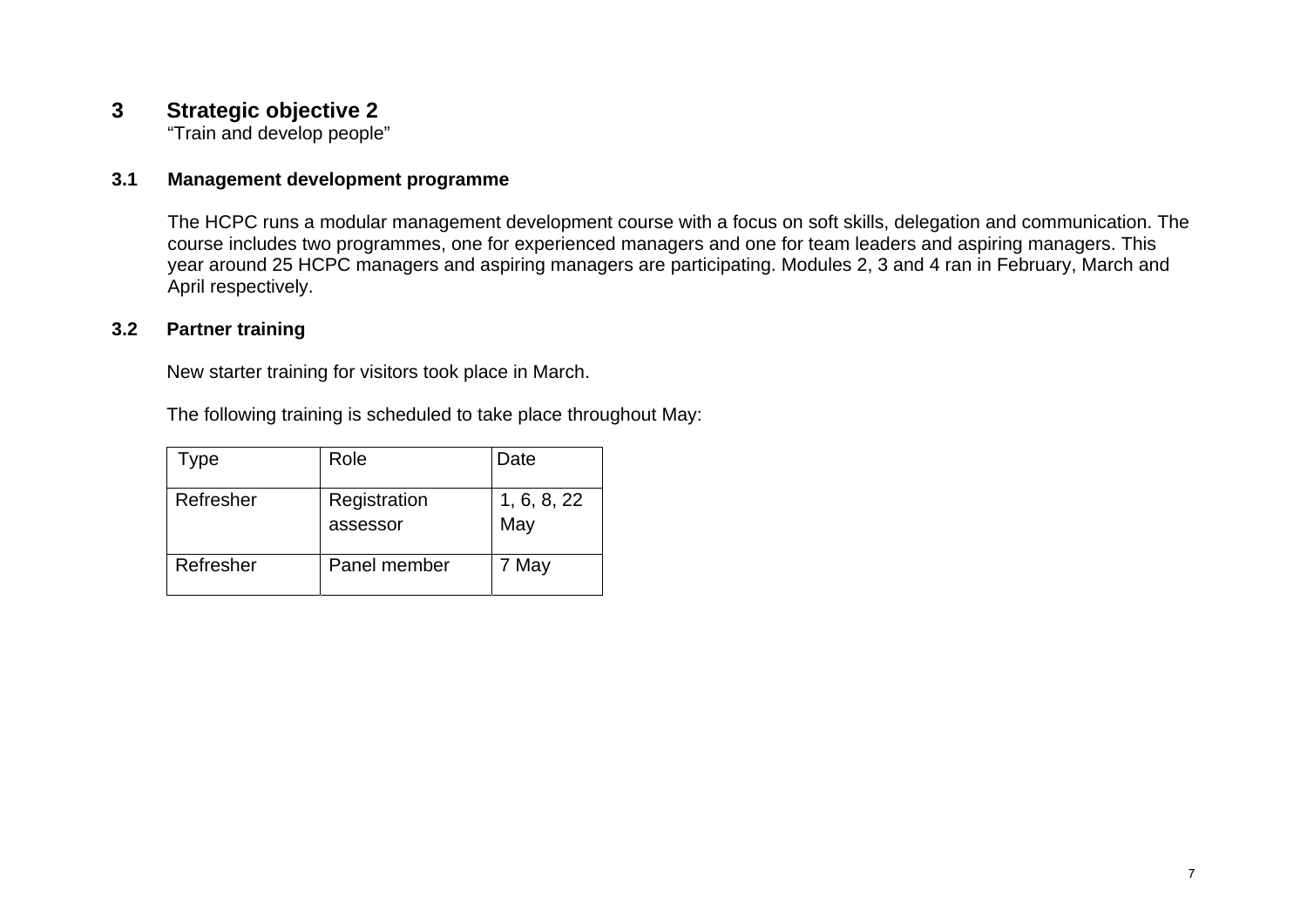## **4 Strategic objective 3**

"Encourage high performance"

#### **4.1 Values-based competency framework and appraisals**

The HCPC's Annual Performance Development Review (APDR) or appraisal process has been revised so that it is now based on a new values-based competency framework. All appraisals for financial year 2014-15 have now been completed and the HR team is in the process of evaluating the new APDR system and analysing learning and development needs identified in forms.

#### **4.2 Partner performance assessments**

The following partner performance assessments (appraisals) were completed in the last financial year:

| <b>Role</b>  | <b>Scheduled</b> |
|--------------|------------------|
| Panel member | 35               |
| Panel chair  | 3                |
| Visitor      | 31               |
| Registration | 48               |
| assessor     |                  |

A relatively low number of panel member assessments were completed due to a significant number of panel members reaching their maximum 8 years of service in July 2014. A further cohort will reach their end of service dates in July 2015, however this is less than in 2014 and will have less impact on the numbers that can be appraised.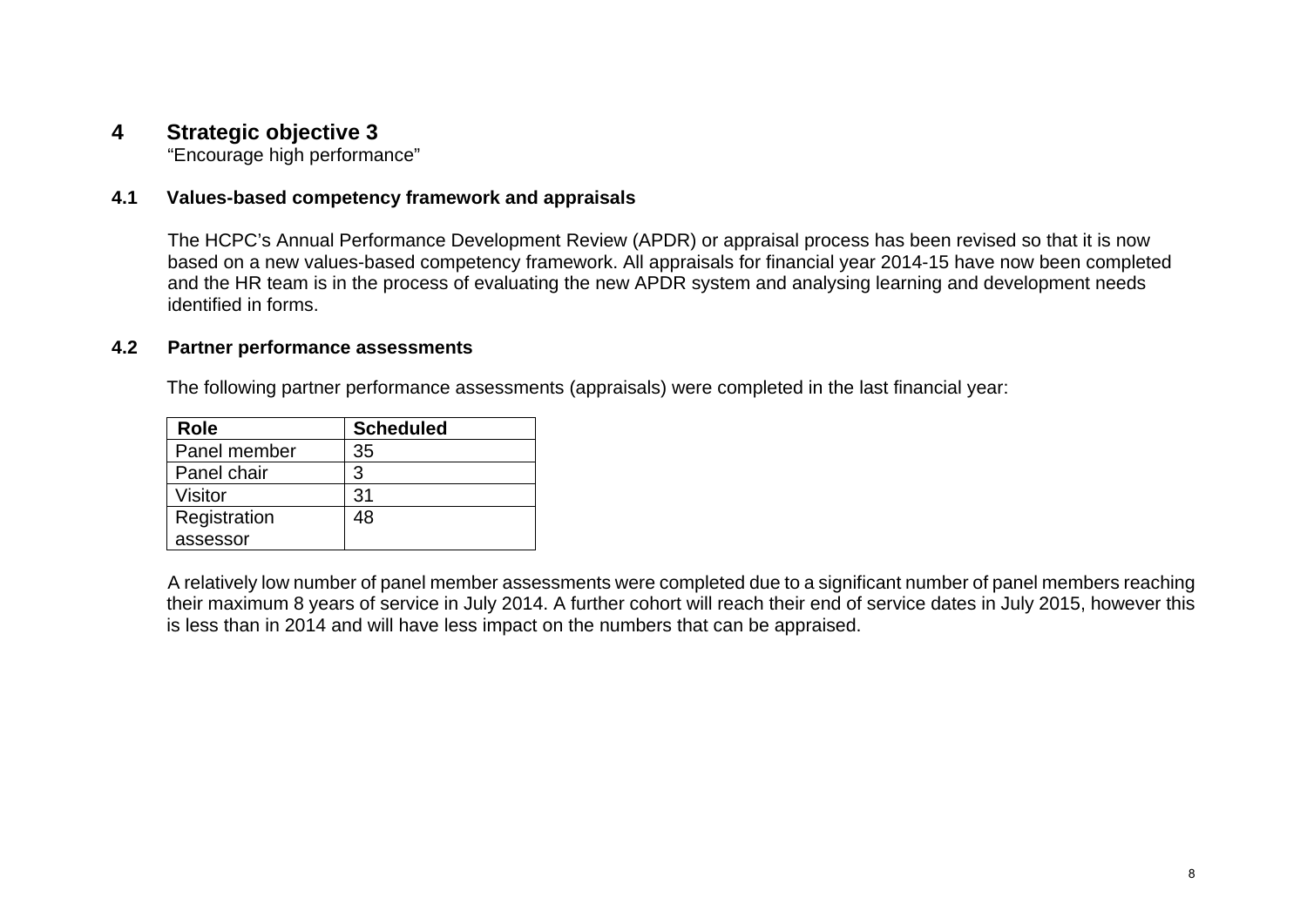## **5 Strategic Objective 4**

"Ensure legal compliance and best practice"

#### **5.1 HR Policy reviews**

We are currently reviewing the HCPC capability policy with the aim of making the process simpler and the guidance clearer. The HR team is also in the process of updating the maternity and paternity leave policies to reflect recent changes in legislation for shared parental leave. Finally, we are working with the Employee Consultation Group to review the HCPC dress code.

## **6 Strategic Objective 7**

"Reward people according to their contribution"

#### **6.1 Annual pay review**

Work relating to management of the annual pay review was completed in March. All employees have been informed of the outcome and changes to pay have been implemented.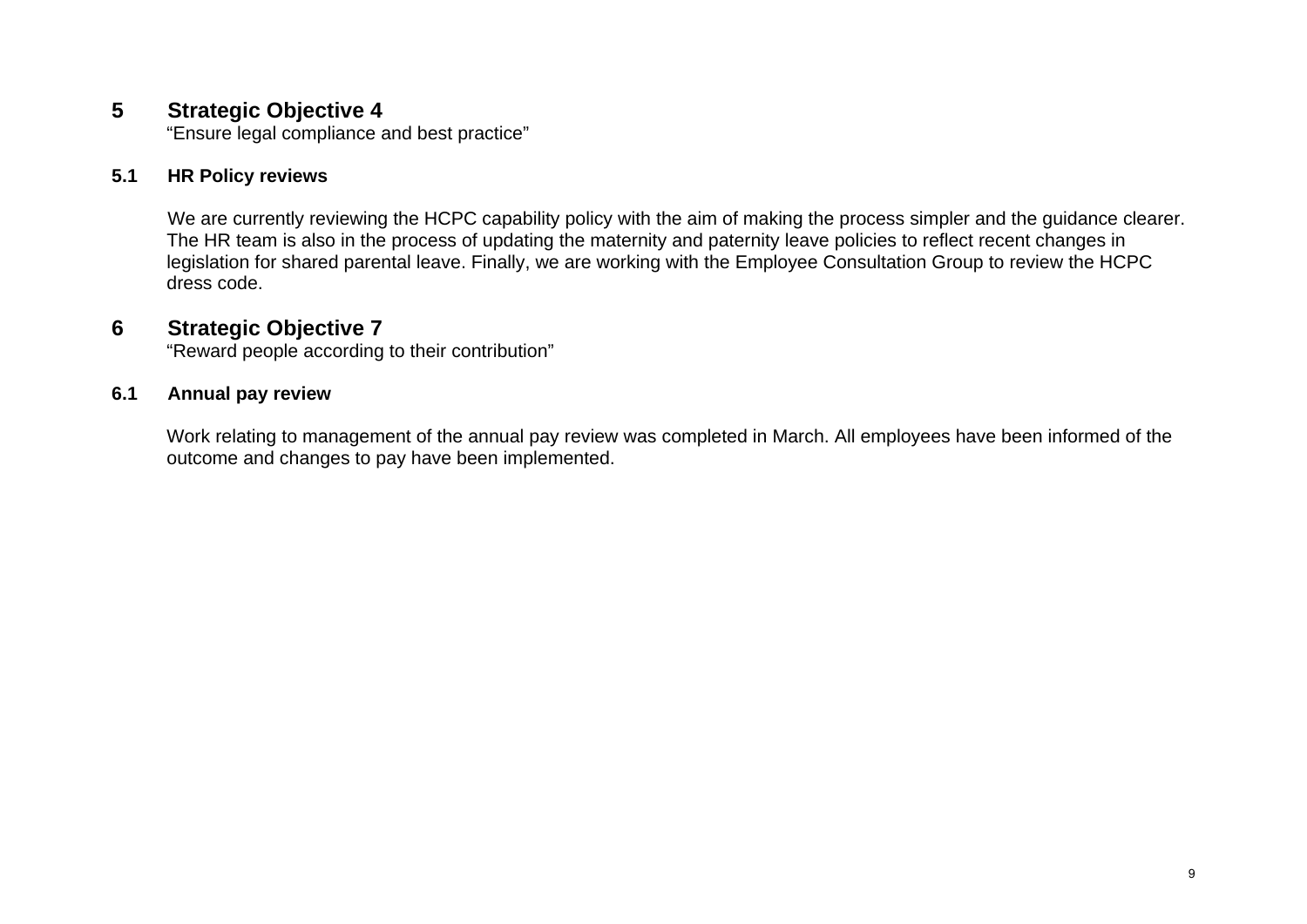

|                             | 2013/14 |     |     |     |     |                 |     |     |     |                 |     |                 | 2014/15 |             |     |     |                 |     |     |      |     |     |                      |             | 10/11   11/12   12/13   13/14 |                  |       |                  | 14/15      |
|-----------------------------|---------|-----|-----|-----|-----|-----------------|-----|-----|-----|-----------------|-----|-----------------|---------|-------------|-----|-----|-----------------|-----|-----|------|-----|-----|----------------------|-------------|-------------------------------|------------------|-------|------------------|------------|
|                             | Apr     | Mav | Jun |     |     | Jul Aug Sep Oct |     | Nov |     | Dec Jan Feb Mar |     |                 |         | Apr May Jun |     |     | Jul Aug Sep Oct |     |     |      |     |     | Nov Dec Jan Feb Marl |             | <b>FYE</b>                    | FYE I            | FYE   | <b>FYE</b>       | <b>FYE</b> |
| <b>EMPLOYEES</b>            |         |     |     |     |     |                 |     |     |     |                 |     |                 |         |             |     |     |                 |     |     |      |     |     |                      |             |                               |                  |       |                  |            |
| <b>Budgeted employees</b>   | 204     | 204 | 204 | 204 | 204 |                 |     | 204 | 204 | 204             | 204 | 204             | 248     | 248         | 248 | 248 | 248             | 248 | 248 | 248  | 248 | 248 | 248                  | 248 l       | 144                           | 148 <sub>1</sub> | 186   | 204              | 248        |
| Total employees             | 185     | 190 | 187 | 191 | 191 | 198             |     | 199 | 199 | 206             | 205 | 204             | 207     | 210         | 208 | 213 | -211            | 215 | 218 | 225  | 229 | 228 | 223                  | <b>2261</b> | 142                           | 153              | 179 l | 204              | 226        |
| Full-time                   | 178     | 182 | 180 | 183 | 183 | 190             | 190 | 190 | 192 | 199             | 198 | 192             | 195     | 197         | 195 | 203 | 201             | 200 | 205 | -211 | 216 | 213 | 208                  | <b>211</b>  | 131                           | 143              | 173   | 194 <sub>1</sub> | 211        |
| Part-time                   |         |     |     |     |     | 8               | 8   |     |     |                 |     | 12 <sup>1</sup> | 12      | 13          | 13  | 10  |                 | l5  | 14  | 14   | 13  | 15  | 15                   | 15I         | 11                            | 10I              |       | 10 <sup>1</sup>  | 15         |
| <b>FTE</b>                  | 184     | 189 | 186 | 189 | 189 | 196             | 96  | 197 | 197 | 204             | 203 | 203             | 203     | 207         | 205 | 21٬ | 209             | 212 |     | 222  | 226 | 225 | 220                  | <b>223</b>  | 140 l                         | 151              | 178I  | 194              | 223        |
| Permanent                   | 180     | 185 | 182 | 185 | 186 | 190             |     | 190 | 189 | 195             | 191 | 194             | 197     | 201         | 198 | 200 | 203             | 206 | 208 | 215  | 218 | 217 | 214                  | <b>220</b>  | 134                           | 142              | 174   | 194              | 220        |
| Maternity/paternity leave   | 6       |     |     |     |     | a               | 8   |     |     |                 | 13  | 10 <sub>1</sub> | 13      |             |     |     |                 |     |     | 6    |     |     |                      |             |                               |                  |       | 10               | 5          |
| <b>Fixed-Term Contracts</b> | 5       |     |     |     |     | 8               | 8   |     |     |                 |     | 10 <sub>1</sub> |         |             | 10  |     |                 |     | 10  | 10   |     |     |                      | 61          | 81                            | 11 <sub>1</sub>  |       | 10 <sub>1</sub>  | 6          |
| Starters (permanent)        | 6       |     |     |     |     | 8               |     |     |     |                 |     |                 |         |             |     |     |                 |     |     |      |     |     |                      |             | 15 I                          |                  | 86    | 47               | 44         |
| Starters (fixed-term)       |         |     |     |     |     |                 |     |     |     |                 |     |                 |         |             |     |     |                 |     |     |      |     |     |                      |             | 10 <sup>1</sup>               | 24               | 30 I  |                  | 18         |

**FTE** Full-time equivalent

**YTD** Year to Date

**FYE** Final Year End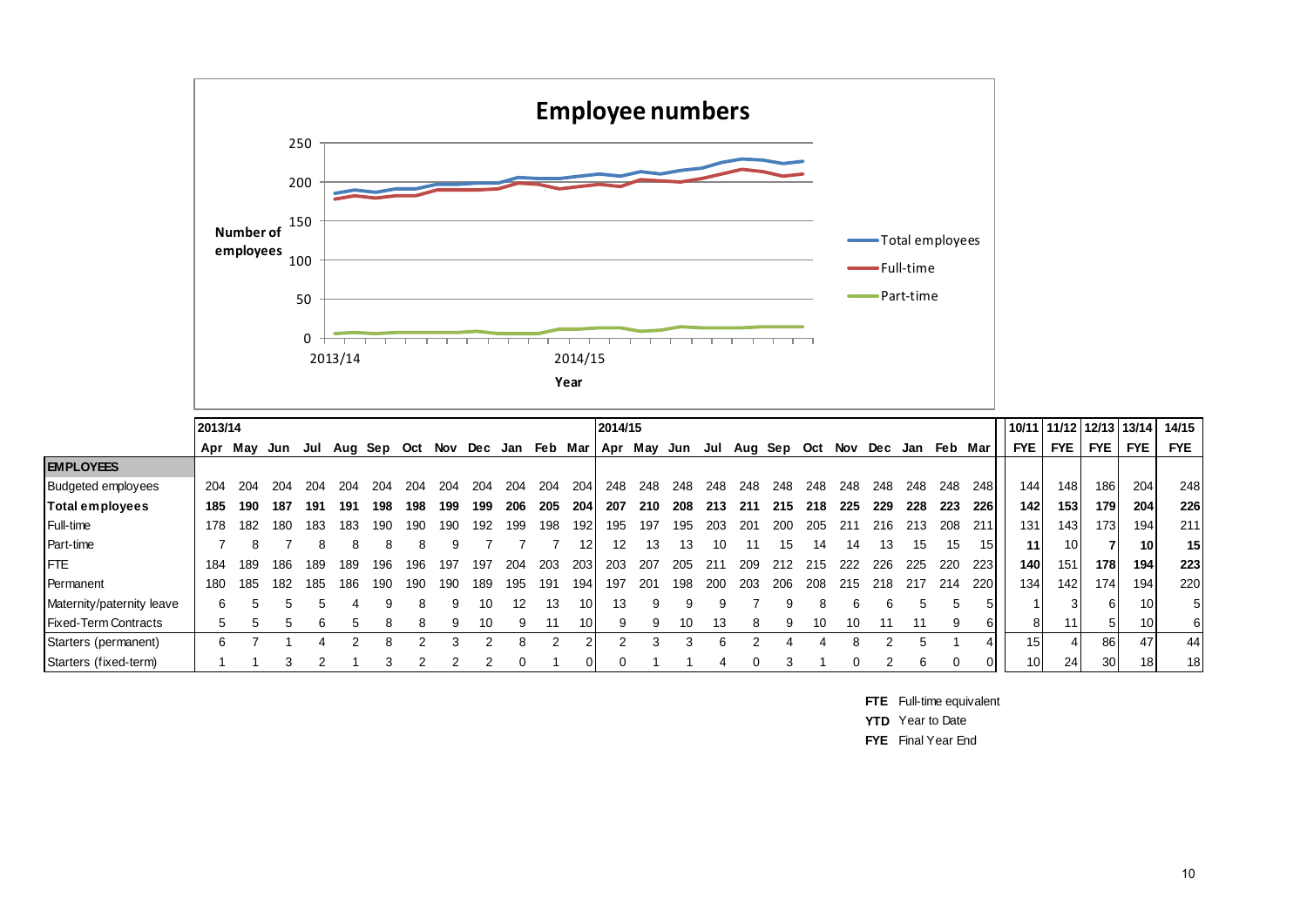

|                                     | 2013/14 |     |     |     |             |     |     |     |     |     |         |     | 2014/15 |             |     |     |     |              |     |         |     |     |             |                  |                 |                 | 10/11 11/12 12/13 13/14 14/15 |                 |            |
|-------------------------------------|---------|-----|-----|-----|-------------|-----|-----|-----|-----|-----|---------|-----|---------|-------------|-----|-----|-----|--------------|-----|---------|-----|-----|-------------|------------------|-----------------|-----------------|-------------------------------|-----------------|------------|
|                                     | Apr     | Mav | Jun | Jul | Aug Sep Oct |     |     | Nov | Dec | Jan | Feb Mar |     |         | Apr May Jun |     | Jul |     | Aug Sept Oct |     | Nov Dec |     |     | Jan Feb Mar |                  | <b>FYE</b>      | <b>FYE</b>      | <b>FYE</b>                    | <b>FYE</b>      | <b>FYE</b> |
| Voluntary resignations <sup>1</sup> | 0       |     |     |     |             |     |     |     |     |     |         |     | 0       | 0           |     |     |     |              |     |         |     |     |             |                  | 10I             | 13 <sub>l</sub> | 24                            | 33 <sup>1</sup> | -32        |
| Compulsory leavers <sup>2</sup>     | 0       |     |     |     |             |     |     |     |     |     |         | ΩI  | 0       |             |     |     |     |              |     |         |     |     |             |                  |                 |                 |                               | 61              |            |
| Total leavers (vol. & comp.)        |         | 6   |     |     |             |     |     |     |     |     |         |     | 0       |             | 6   |     |     |              |     |         |     |     |             |                  | 15 <sub>1</sub> | 19              | 26                            | 39 <sup>°</sup> | 40         |
| Voluntary turnover%YTD3             | 14      | 14  | 15  | 16  | 16          |     | 19  | 19  | 19  |     | 18      | 17  | 17      | 15          | 16  | 16  | 16  | 16           | 14  | 13      | 12  | 14  | 15          | 151              |                 |                 | 14                            | 17 <sup>1</sup> | 66         |
| Overall turnover% YTD <sup>4</sup>  | 15      |     |     |     |             | 20  | 21  | 22  | 23  | 20  | 21      | 20I | 20      |             | 18  | 19  | 20  | 20           | 19. | 15      | 15  |     | 18          | 18I              | 11              | 13              | 16                            |                 | 20 81      |
| Agency days                         | 126     | 142 | 156 | 155 | 147         | 140 | 222 | 178 | 195 | 211 | 204     | 187 | 145     | 277         | 222 | 269 | 279 | -413         | 507 | 273     | 118 | 260 | 262         | 380              | 360             | 568             | 6053                          |                 | 2062 3403  |
| % w ork days lost to sickness       |         |     |     |     |             |     |     |     |     |     |         |     |         |             |     |     |     |              |     |         |     |     |             |                  |                 |                 |                               |                 |            |
| Average sick-days YTD               |         |     |     |     |             |     |     |     |     |     |         | 61  | 6       | 6           |     |     |     |              |     |         |     |     |             |                  |                 | 6               |                               |                 |            |
| Sick-days                           | 84      | 111 | 84  | 139 | 117         | 96  | 125 | 105 | 112 | 96  | 98      | 59  | 99      | 126         | 138 | 124 | 136 | 154          | 104 | 157     | 141 | 120 | 113         | 163 <sup>1</sup> | 843             | 819             | 2370                          |                 | 1227 1576  |
| Occ. Health Referrals               |         |     |     |     |             |     |     |     |     |     |         |     |         |             |     |     |     |              |     |         |     |     |             |                  | 13 <sub>l</sub> | 15 <sup>1</sup> | 47                            | 12              | - 27       |

**1 Voluntary Resignations:** Includes resignations of permanent employees, or resignations of fixed term employees prior to the end of their contract **FTE** Full-time equivalent

**2 Compulsory Leavers:** Records leavers except for resignations. Includes expiries of fixed term contracts, redundancies, dismissals, **YTD** Year to Date

<sup>3</sup> Voluntary Turnover YTD: Show s the year to date turnover percentage (last tw elve months) for voluntary resignations only **FYE** Final Year End

**4 Overall Turnover:** Show s the year to date turnover (last tw elve months) for all leavers - voluntary and compulsory

11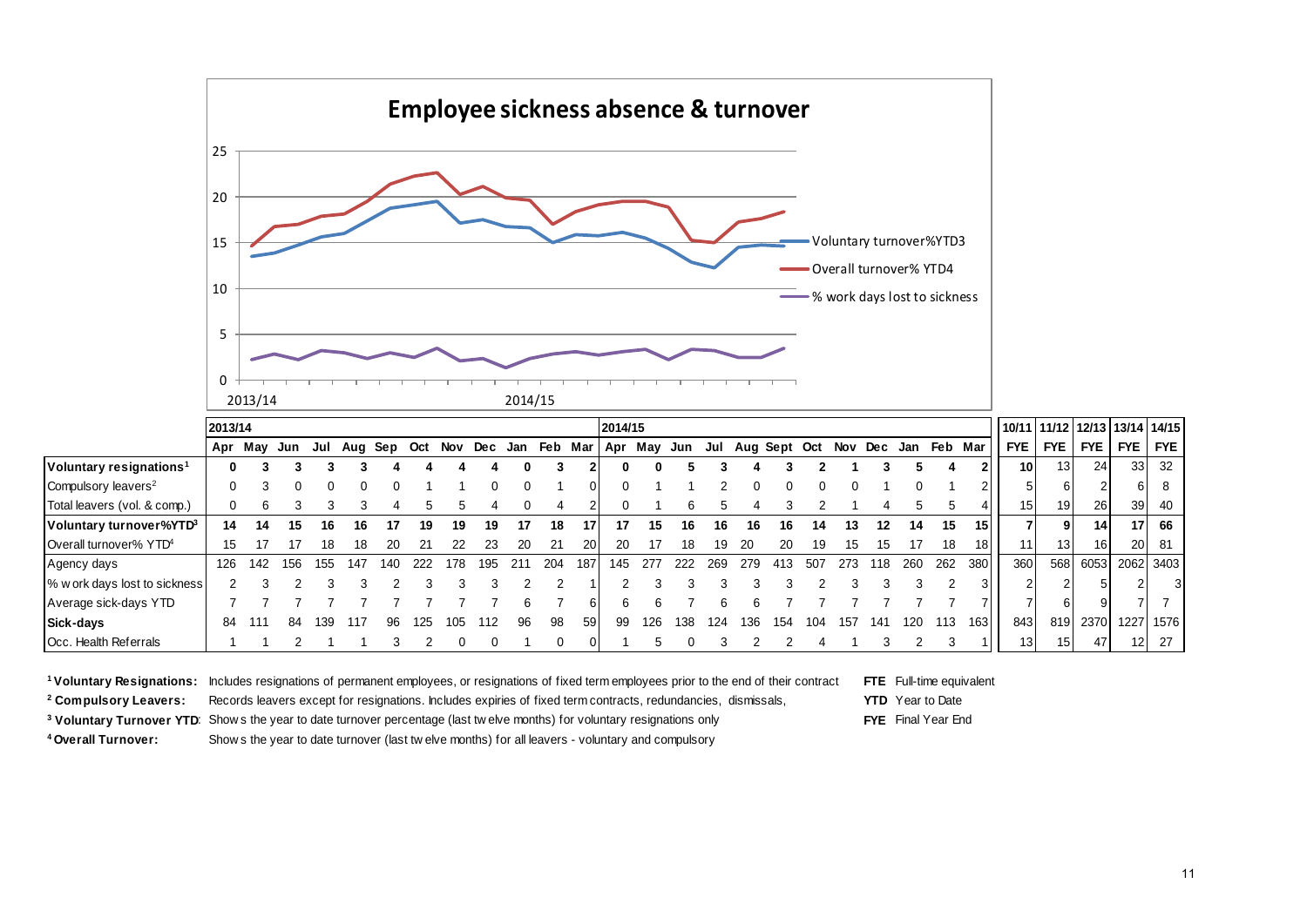|                                      | 2013           |     |                             |     |    |                             |    |    |     | 2014 |     |                 |                                                         |     |     |          |                  |          |     |     |     |     |     |     | 11/12      | 12/13      | 13/14          | 14/15          | 14/15      |
|--------------------------------------|----------------|-----|-----------------------------|-----|----|-----------------------------|----|----|-----|------|-----|-----------------|---------------------------------------------------------|-----|-----|----------|------------------|----------|-----|-----|-----|-----|-----|-----|------------|------------|----------------|----------------|------------|
| <b>Panel Members</b>                 |                |     |                             |     |    |                             |    |    |     |      |     |                 | Apr May Jun Jul Aug Sep Oct Nov Dec Jan Feb Mar Apr May |     | Jun | July Aug |                  | Sept Oct |     | Nov | Dec | Jan | Feb | Mar | <b>FYE</b> | <b>FYE</b> | <b>FYE</b>     | <b>FYE</b>     | Forecast   |
| Arts therapists                      | 6              | 6   | 6                           |     |    |                             |    |    |     |      | 8   |                 |                                                         |     |     |          |                  |          |     |     |     |     |     | 7   | $6 \mid$   | 6          | $\overline{7}$ | $\overline{7}$ |            |
| <b>Biomedical scientists</b>         | 9              | 9   | 9                           | 8   | 10 | 10                          | 9  |    |     | 9    | 12  | 12              | 12                                                      |     |     |          | 11               | 12       | 12  | 12  | 11  | 11  | 11  | 11  | 9          | 9          | 12             | 11             |            |
| <b>Chirops &amp; podiatrists</b>     | 11             | 11  |                             | 11  |    | 11                          |    | 11 | 11  | -11  | -11 | 11              | 11                                                      | 11  | 11  |          | 12               | 12       | 12  | 12  | 12  | 12  | 12  | 12  | 11         | 11         | 11             | 12             | 11         |
| <b>Clinical scientists</b>           | 12             | 12  | 2                           |     |    |                             |    |    |     |      | 13  | 13              | 13                                                      | 13  | 13  | 13       | 10               | 12       | 12  | 12  | 12  | 12  | 12  | 12  | 12         | 12         | 13             | 12             | 12         |
| <b>Dietitians</b>                    | 8              |     |                             |     |    |                             |    |    |     |      | 8   |                 | 8                                                       | 8   | 8   | 8        | 10               | 7        |     | 7   |     |     | 8   |     |            | 8          |                |                |            |
| <b>Hearing aid dispensers</b>        | 9              | 9   | 9                           | q   | q  |                             | 9  |    |     |      | q   |                 | 6                                                       | 6   | 6   | 6        | 8                | 8        | 8   | 8   |     |     |     |     |            |            |                |                |            |
| <b>Occupational therapists</b>       | 10             | 10  | 10                          | 12  |    |                             | 12 |    | 12  |      | 12  | 12              | 12                                                      | 12  | 12  | 12       | 12               | 12       | 12  | 12  | 12  | 12  | 12  | 12  | 10         | 10         |                | 12             | 10         |
| <b>Operating Dept Practitioner</b>   | 13             | 13  | Ι3                          |     |    |                             | 12 |    | 12  |      | 12  | 12              | 12                                                      | 12  | 12  | 12       | 10               | 10       | 10  | 10  |     | ġ   | q   |     | 13         | 13         | 12             | 9              | 13         |
| Orthoptists                          | 5              | 5   | 5                           | 5   | 5  |                             | 5  |    | 5   |      | 5   |                 | 5                                                       | 5   | 5   | 5        | 5                | 5        | 4   | 4   |     |     |     |     |            |            |                |                | 5          |
| Paramedics                           | 20             | 20  | 20                          | 20  |    | 20                          | 20 | 20 | 20  | 20   | 20  | 20              | 20                                                      | 20  | 20  | 20       | 21               | 22       | 23  | 22  | 22  | 22  | 22  | 22  | 20         | 20         | 20             | 22             | 20         |
| Physiotherapists                     | 24             | 24  | 24                          | 16  | 16 | 16                          | 16 | 16 | 16  | 16   | 16  | 16              | 16                                                      | 16  | 16  | 16       | 15               | 15       | 15  | 15  | 15  | 15  | 15  | 15  | 24         | 24         | 16             | 15             | 18         |
| <b>Practitioner psychologists</b>    | 28             | 28  | 26                          | 26  | 26 | 26                          | 26 | 26 | 26  | 26   | 26  | 26              | 26                                                      | 26  | 26  | 26       | 26               | 26       | 26  | 26  | 26  | 26  | 26  | 26  | 29         | 29         | 26             | 26             | 28         |
| <b>Prosthetists &amp; Orthotists</b> | 5              |     | 5                           |     |    |                             |    |    |     |      | 5   | 5               | 5                                                       | 5   | 5   | 5        | $\boldsymbol{4}$ | 6        | 6   | 6   | 6   | 6   | 6   | 6   |            | 5          |                | 6              | $\sqrt{5}$ |
| Radiographers                        | 14             | 14  | 14                          | 15  | 15 | 15                          | 15 | 15 | 15  |      | 16  | 16              | 16                                                      | 16  | 16  | 16       | 16               | 16       | 16  | 16  | 15  | 15  | 15  | 15  | 14         | 14         | 16             | 15             | 14         |
| Social workers                       | 34             | 34  | 34                          | 33  |    | 3.                          | 3. | 3. | 31  | 3    | 31  | 30 <sub>0</sub> | 30                                                      | 30  | 30  | 30       | 30               | 29       | 29  | 29  | 29  | 29  | 29  | 29  | 34         | 34         | 30             | 29             | 34         |
| Speech/ Language Ther                | 15             | 15  | 15                          | 13  | 13 | 13                          | 13 | 13 | 13  | 13   | 13  | 13              | 13                                                      | 13  | 13  | 13       | 11               | 12       | 12  | 12  | 12  | 12  | 12  | 12  | 15         | 15         | 13             | 12             | 15         |
| Lay members                          | 57             | 57  | 57                          | 56  | 56 | 56                          | 55 | 55 | 55  | 55   | 55  | 55              | 55                                                      | 53  | 53  | 53       | 60               | 60       | 58  | 57  | 58  | 58  | 58  | 58  | 57         | 57         | 55             | 58             | 57         |
| Total                                | 280            | 280 | 278                         | 267 |    | 266 266 264 264 264 265 272 |    |    |     |      |     | 267             | 267                                                     | 264 | 264 | 264      | 268              | 271      | 269 | 267 | 265 | 265 | 266 | 266 | 281        | 281        | 267            | 266            | 276        |
| Visitors                             |                |     |                             |     |    |                             |    |    |     |      |     |                 |                                                         |     |     |          |                  |          |     |     |     |     |     |     | <b>FYE</b> | <b>FYE</b> | <b>FYE</b>     | <b>FYE</b>     | Forecast   |
| <b>Arts therapists</b>               | 11             |     |                             |     |    |                             |    |    |     |      |     | 10              | 10                                                      | 9   |     |          |                  |          |     |     |     |     | 11  | 11  | 12         | 11         | 10             | 11             | 13         |
| <b>Biomedical scientists</b>         | 8              |     |                             |     |    |                             |    |    |     |      |     |                 | 9                                                       | 9   |     | g        |                  | 9        | 9   | 8   |     |     | 8   | 8   | 11         | 8          |                |                |            |
| Chirops & podiatrists                | 11             |     |                             |     |    |                             |    |    |     |      |     | 11              | 11                                                      | 11  | 11  | 11       | 11               | 11       | 11  | 11  | 11  | 11  | 11  | 12  | 11         | 11         | 11             | 12             | 12         |
| <b>Clinical scientists</b>           |                |     |                             |     |    |                             |    |    |     |      |     |                 | 8                                                       | 8   |     | 8        |                  | 8        | 8   | 8   | Я   | 8   | 11  | 12  |            | 14         |                | 12             |            |
| <b>Dietitians</b>                    | 8              |     |                             |     |    |                             |    |    |     |      |     |                 |                                                         |     |     |          |                  | 6        |     |     |     |     |     |     |            |            |                |                |            |
| <b>Hearing aid dispensers</b>        |                |     |                             |     |    |                             |    |    |     |      |     |                 |                                                         | 5   |     | 5        |                  | 5        | 5   | 5   |     |     | 5   | 5   |            |            |                |                |            |
| Independent Prescribers              | 9              | c   | g                           |     |    |                             |    |    |     |      |     |                 | 9                                                       | 9   |     | g        |                  | 8        | 8   | 8   |     | 8   | 8   | 8   |            |            |                |                |            |
| <b>Occupational therapists</b>       | 13             | 13  | l3                          | 13  |    |                             |    |    | 13  |      | 12  | 12              | 12                                                      | 12  | 12  | 12       | 11               | 11       |     | 11  | 11  | 11  | 14  | 13  | 13         | 13         | 12             | 13             | 13         |
| <b>Operating Dept Practitioner</b>   | 10             |     |                             |     |    |                             |    |    |     |      | 10  | 10              | 10                                                      | 10  | 10  | 10       |                  | 8        | 8   |     |     |     | 8   |     | 10         | 10         | 10             | 8              | 10         |
| Orthoptists                          |                |     |                             |     |    |                             |    |    |     |      |     |                 |                                                         |     |     |          |                  |          |     |     |     |     |     |     |            |            |                |                |            |
| Paramedics                           | 14             | 14  |                             |     |    |                             |    |    |     |      | 14  | 13              | 13                                                      | 13  | 13  | 13       | 12               | 10       | 9   | 9   | 9   | 9   | 12  | 13  | 16         | 14         | 13             | 13             | 14         |
| Physiotherapists                     | 13             | 13  | 13                          | 13  | 13 | 13                          | 13 | 13 | 13  |      | 13  | 13              | 13                                                      | 13  | 13  | 13       | 13               | 13       | 13  | 13  | 12  | 12  | 12  | 12  | 15         | 13         | 13             | 12             | 13         |
| <b>Practitioner psychologists</b>    | 27             | 28  | 28                          | 28  |    | 28                          | 28 | 28 |     | 27   | 27  | 27              | 27                                                      | 27  | 27  | 27       | 26               | 26       | 26  | 26  | 26  | 26  | 26  | 25  | 31         | 27         | 27             | 25             | 27         |
| <b>Prosthetists &amp; orthotists</b> | $\overline{4}$ |     |                             |     |    |                             |    |    |     |      |     |                 | 4                                                       | 4   |     |          |                  | 4        | 3   | 3   | 3   | 3   | 3   | 3   |            |            |                | 3              | 5          |
| Radiographers                        | 17             | 17  | 17                          | 17  |    | 17                          |    | 15 | 15  | 15   | 18  | 18              | 18                                                      | 18  | 18  | 18       | 17               | 17       | 17  | 17  | 17  | 17  | 17  | 17  | 16         | 17         | 18             | 17             | 19         |
| Social workers/ AMHP                 | 28             | 28  | 28                          | 28  | 28 | 28                          | 28 | 28 | 28  | 28   | 28  | 28              | 28                                                      | 28  | 28  | 28       | 27               | 27       | 27  | 27  | 27  | 27  | 30  | 31  |            | 28         | 28             | 31             | 28         |
| Speech/ Language Ther                | 10             | 10  | 10                          | 10  | 10 | 10                          | 10 | 10 | 10  | 10   | 10  | 10              | 10                                                      | 10  | 10  | 10       | 9                | 8        | 8   | 8   | 8   | 8   | 9   |     | 10         | 10         | 10             | 9              | 10         |
| Lay members                          | $\overline{4}$ |     | 4                           | 4   | 4  |                             | 4  | 3  | 3   | 3    | 3   |                 | 3                                                       | 3   | 3   | 3        | $\Omega$         | 17       | 17  | 16  | 16  | 16  | 16  | 16  |            |            | 3              | 16             |            |
| <b>Total</b>                         | 202            |     | 203 204 202 202 202 202 199 |     |    |                             |    |    | 198 | 198  | 204 | 202             | 202                                                     | 201 | 201 | 201      | 190              | 201      | 200 | 198 | 197 | 197 | 212 | 214 | 173        | 209        | 202            | 214            | 210        |